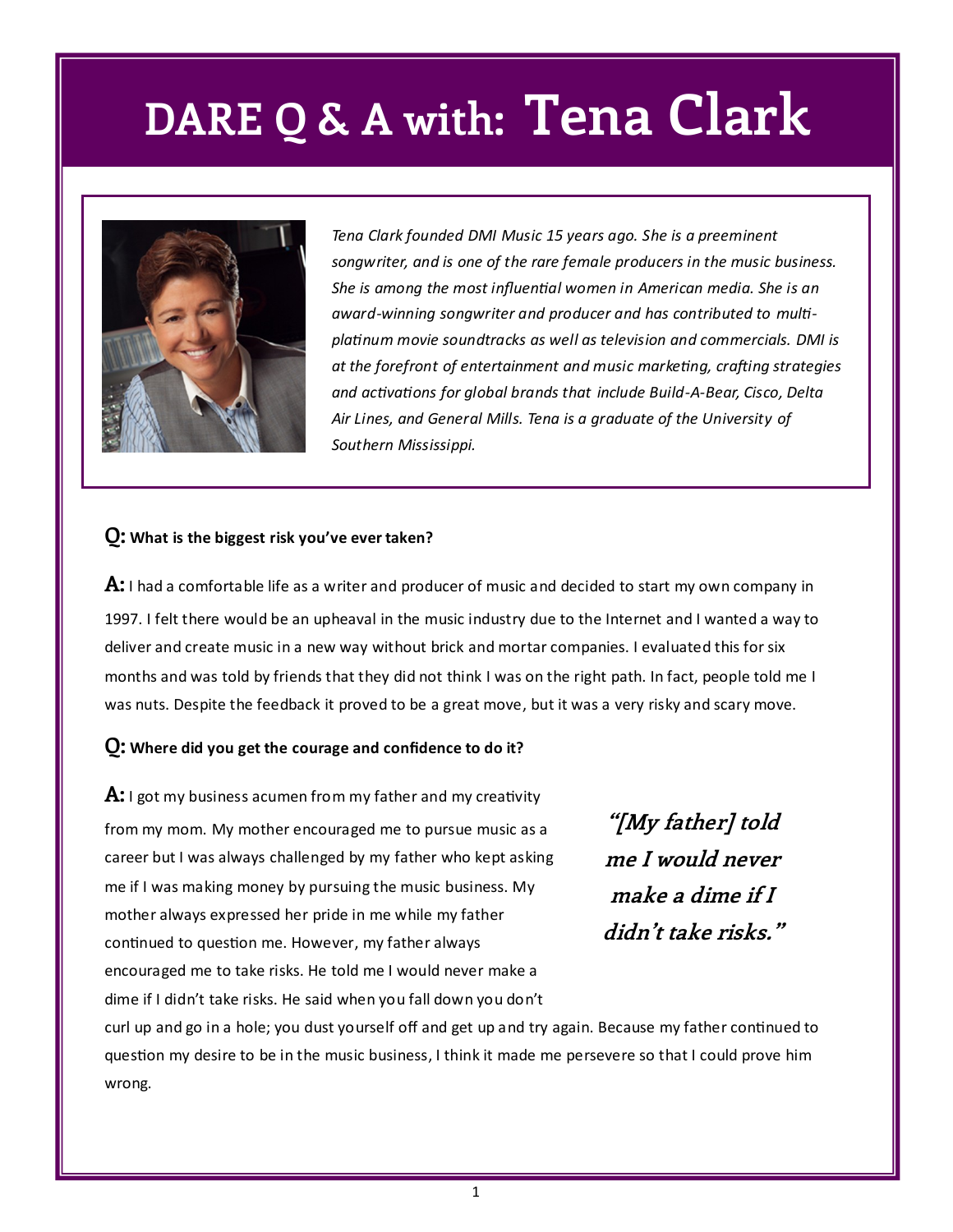## **DARE Q & A with: Tena Clark**

#### **Q: What advice do you have for building self-confidence?**

**A:** You have to start somewhere and standing on the sidelines and shutting down after the first " no" is not going to get you ahead. Don't give up. Just keep moving forward. You need to believe in yourself and have passion. You don't need money-- you just need determination. Doubting is what holds people back.

#### **Q: What is the biggest mistake you have ever made? What did you learn and how did you recover?**

**A:** I have a hard time saying no. I am a workaholic who juggles too many projects instead of focusing only on the best ones.

When I look back I've always had to travel but I never missed what was important to my daughter. They grow up so fast and I wish I had turned off the phone and said no to other opportunities more often so that I could have been more present in my daughter's life.

In terms of mistakes in business: I feel like I am loyal to a fault and I have kept people when I should have let them go. One of the things I look back on with regret is listening to my legal team when we had to let some people go who had been with the company since the beginning, but whom the company had outgrown. Our

> legal team would not let me be in the room when tough discussions were held. Looking back now, I wish I had been there anyway.

**"Above all else keep your integrity and do not sell out under any circumstances."**

**Q: If you had a young woman you cared deeply about entering the workforce today, what single piece of advice would you have for her?**

**A:** Above all else keep your integrity and do not sell out under any circumstances. If it doesn't feel right–it ain't right. Eventually it will catch up with you.

I have always said I will never write a song that I cannot stand before God and my daughter and sing.

**Q: How did you make the leap from middle to senior management? What advice would you offer to others who want to make this leap?**

**A:** Play up. Don't play with someone at your level if you want to get better. The minute you think you know it all you can put a sign saying "closed" on the door. You must keep learning and keep seeking advice -- good, bad and ugly. Surround yourself with lots of mentors. (*cont.*)